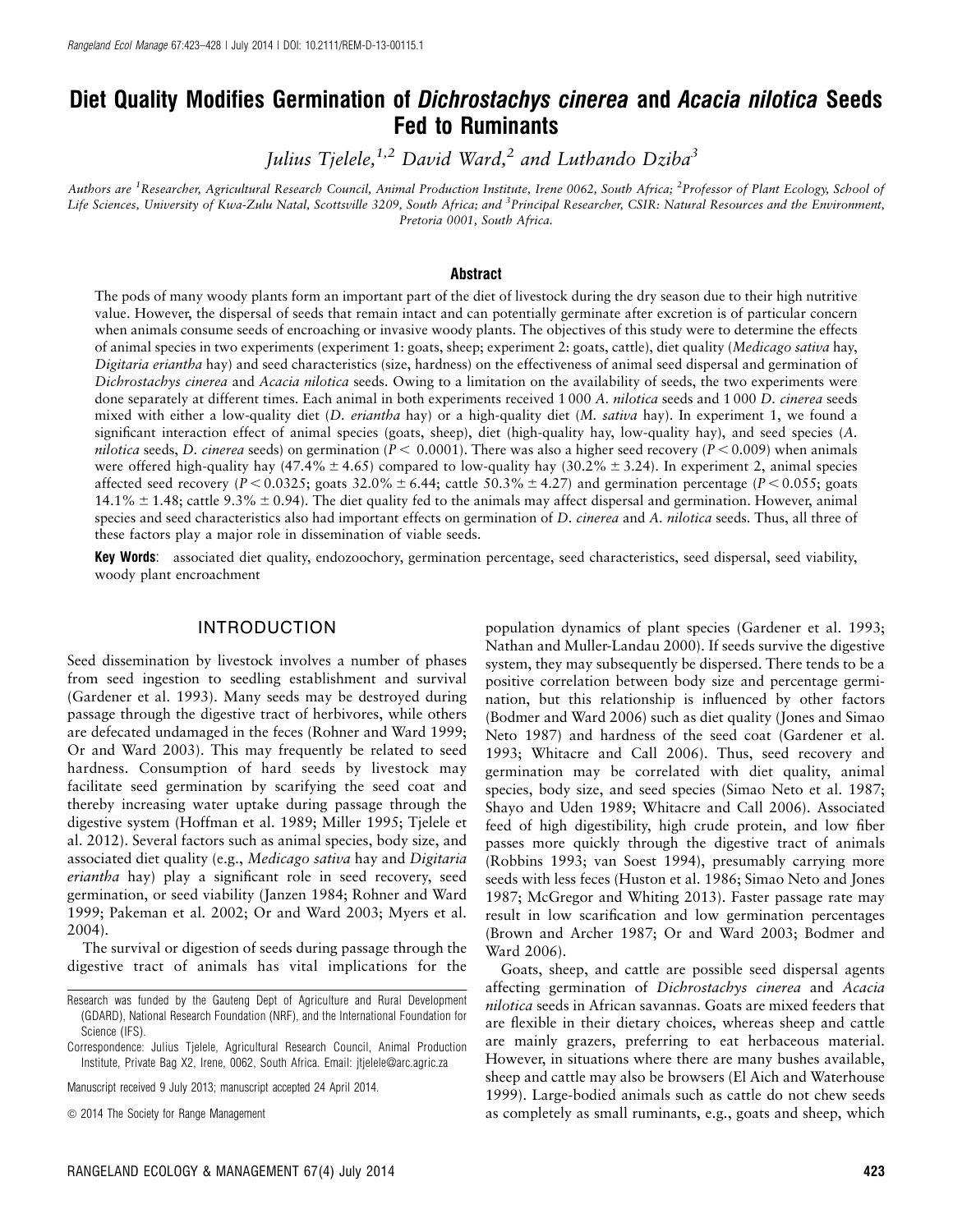may result in greater passage of viable seeds from cattle with less damage (Simao Neto et al. 1987; Shayo and Uden 1989). However, another consequence of large body size is longer seed retention than in sheep and goats, especially when offered diets with lower digestibility (Bodmer and Ward 2006). Bodmer and Ward (2006) found that there is a positive correlation between germination rates in Acacia seeds and size of the herbivore that ingests the seeds. This correlation is most likely due to allometric scaling of digestion time (passage rate) to herbivore body mass (Robbins 1993), resulting in greater germination and viability of seeds that have passed through the digestive tract of large herbivores. Thus seed size, seed hardness, associated diet quality, and body size can influence retention times in the digestive tract and subsequently influence seed recovery, scarification, and seed germination success (Simao Neto et al. 1987; Gardener et al. 1993; Or and Ward 2003; Bodmer and Ward 2006).

The objectives of this study were to determine how seed characteristics, diet quality, and animal species influence seed recovery and germination of D. cinerea and A. nilotica to better understand the influence of seed dispersal by animals. Both D. cinerea and A. nilotica are known to be encroaching tree species, so factors that exacerbate their dispersal are likely to be of major concern to ranchers attempting to limit woody plant encroachment. We hypothesized that animals consuming a lowquality (Digitaria eriantha hay) diet will have longer seed retention than when consuming a high-quality (Medicago sativa hay) diet, and this will result in lower seed recovery and lower germination due to seed damage.

# MATERIALS AND METHODS

## Seed Collection

Dry mature pods of D. cinerea and A. nilotica were collected from under trees in KwaMhlanga, Mpumalanga province (lat 28°30′E, long 25°15′S) and the Agricultural Research Council Farm, Gauteng province (lat 28°19'E, long 25°35'S), respectively. Undamaged seeds were removed by hand from pods. The seeds were immersed in fresh water, and any floating seeds were discarded because they were either unripe or damaged by bruchid beetles (Or and Ward 2003). The tetrazolium viability tests of D. cinerea and A. nilotica seeds prior to feeding them to animals indicated that they had 95% and 91% viability, respectively. The length and width of 100 D. cinerea seeds and 100 A. nilotica seeds were measured using Vernier calipers. The densities for A. nilotica and D. cinerea seeds were measured using a Micro-focus X-ray Computed Tomography scanner.

# Animal Feeding and Sample Measurement

Due to logistical constraints on the availability of seeds, experiments 1 and 2 were done in February 2011 and 2012, respectively. We replicated the goat treatment to ensure comparability of results.

The studies were done at the Agricultural Research Council's Irene Farm, Pretoria, South Africa. All animals were kept in the metabolic cages for 5 d to acclimate them to the experimental conditions and for 11 d during the seed recovery study. In both experiments, each animal was fed the experimental diet and

seeds, individually in pens  $(1.2 \times 0.73 \text{ m})$ . All animals were fed ground Medicago sativa and Digitaria eriantha hay and water ad libitum throughout the experiment (i.e., during acclimatization and seed recovery). Each animal received 1 000 A. nilotica or 1 000 D. cinerea seeds once at the beginning of the experiment mixed with the feed in the feeding trough.

Each day during the 11 d of seed recovery, a random grab sample of each feed was taken and bulked in a sealed bag pending the analysis. For each feed, the bulked sample was analyzed for crude protein using the Kjeldahl block digestion method (AOAC 2000) and neutral detergent fiber using the Tector Fibertec system (Van Soest et al. 1991). In vitro digestibility of organic matter was done using the method based on Tilley and Terry (1963) as modified by Engels and Van der Merwe (1967). D. cinerea and A. nilotica seeds were analyzed for crude protein and metabolizable energy using the methods by AOAC (2000) and Robinson et al. (2004), respectively.

## Experiment 1 (Goats and Sheep)

Twenty female indigenous goats (South African veld goats) and 20 female Dorper sheep were used in this study, with mean weights of 22 kg  $\pm$  0.9 and 23 kg  $\pm$  0.9, respectively. The 20 animals of each species were divided into two treatments of 10 each, then each treatment of 10 was further divided into two treatments of five per treatment, and each animal was fed highquality alfalfa (Medicago sativa) hay (23% CP, 44% NDF, and 70% in vitro digestibility organic matter [IVDOM]) mixed with either D. cinerea or A. nilotica seeds. The other treatment of 10 animals was divided similarly, and each animal of this treatment was fed low-quality Digitaria eriantha (grass) hay (3% CP, 72% NDF, and 62% IVDOM) mixed with either D. cinerea (five animals) or A. nilotica seeds (five animals). Each animal received 1 000 A. nilotica or 1 000 D. cinerea seeds once at the beginning of the experiment mixed with the feed described above.

# Experiment 2 (Cattle and Goats)

Twenty Bonsmara heifers and 20 female indigenous goats were used, with mean weights of 215 kg  $\pm$  4.8 and 24 kg  $\pm$  0.9, respectively. The 20 animals of each species were divided into two treatments of 10 each. Then each treatment of 10 was further divided into two treatments of five per treatment, and each animal was fed M. sativa hay (16.4% CP, 59.4% NDF, and 57.9% IVDOM) mixed with either D. cinerea or A. nilotica seeds. The other treatment of 10 animals was also divided similarly, and each animal with this treatment was fed D. eriantha hay (5.5% CP, 72.0% NDF, and 54.3% IVDOM) mixed with either D. cinerea or A. nilotica seeds.

## Seed Recovery From Feces

All experimental animals in both experiments were allowed to consume seeds within 24 h, after which the remaining seeds were collected and counted. Fecal collection commenced immediately after the 24 h seed feeding period and continued until no seeds were found in the feces (about 11 d). Feces from goats and sheep were collected from fecal bags, whereas feces from cattle were collected from the concrete floor once a day for the duration of the trial. Feces were immersed in cold water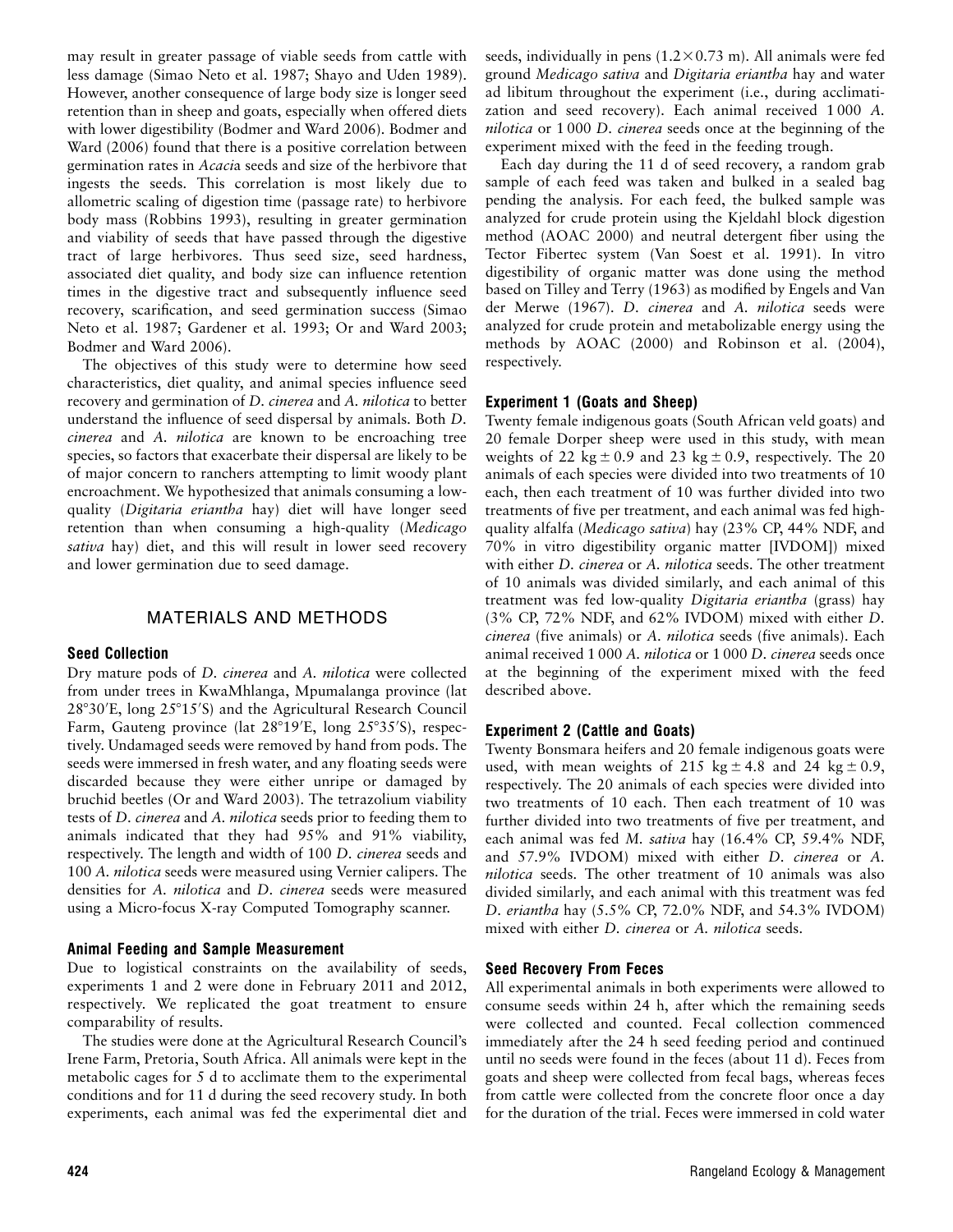until soft and then washed with tap water through a wire strainer until the water was clear. A cabinet with a light source below a glass surface was used to separate seeds from fecal remains. Seeds recovered from each animal for the day were counted and stored in brown bags in a cool dry place pending the germination trial.

## Germination Tests

Germination tests were done at the Agricultural Research Council, Roodeplaat Forage Genebank (International Seed Testing Association 1985). Germination tests were subjected to a completely randomized experimental design. The germination test used Petri dishes containing one disk of germination paper and 5 mL of distilled water. Each petri dish contained a maximum of 50 seeds from each animal for each day. Germination tests were run in germination chambers kept at  $20-30$ °C with a 16 h dark period and 8 h light period. The germination trial was monitored daily for 21 d, and all germinated seeds were recorded. The percentage germination was calculated at the end of germination tests as the number of seeds germinated divided by the total number of seeds placed in a Petri dish multiplied by 100 (Armke and Scott 1999). All seeds that did not germinate at the end of 21 d were counted and subjected to a viability test. D. cinerea and A. nilotica seeds were scarified using sand paper and soaked in distilled water for 18 h. Seeds were then soaked in 1% tetrazolium solution  $(2,3,5$ -triphynyl chloride) for 18 h in an incubator at 30°C. Each seed was cut longitudinally through the endosperm to expose the embryo through a microscope to evaluate viability (International Seed Testing Association 2012).

#### Statistical Analysis

A  $2\times2\times2$  factorial analysis of variance with the following factors: animal species (goats and sheep [experiment 1]), goats and cattle [experiment 2]), diets (low-quality hay and highquality hay), and seed species (D. cinerea and A. nilotica). The experiments were done at different times, due to the limited availability of seeds. Hence, the analyses were done separately. Each animal in both experiments was considered an experimental unit. A fixed group of 20 animals ( $n=20$  of each animal species) were selected according to age and weight, and treatments were randomly assigned to the animals (seed species and diet were fixed effects). Seeds recovered from each animal for that day were planted separately. Repeated measurements were included in the analysis as a subplot factor (Little and Hills 1972). Differences between means were considered significant at the 5% level using Fisher's protected LSD (least significant difference). The standardized residuals were tested for normality using Shapiro-Wilks test (1965). All data were analyzed by analysis of variance using SAS statistical software (SAS Institute 2002) for a completely randomized design.

## RESULTS

# Seed Size, Density, and Nutritive Value

The length and width of D. cinerea seeds were  $4.2 \pm 0.1$  mm and  $1.7 \pm 0.1$  mm and for A. *nilotica* seeds were  $6.9 \pm 0.1$  mm and  $5.7 \pm 0.1$  mm. The density of A. *nilotica* seeds (1.6 g



Figure 1. Significant effect of diet (high-quality hay and low-quality hay) on mean cumulative percentage seed recovery from experiment 1. Bars represent standard errors (SE).

 $\text{cm}^{-3} \pm 0.01$ ) was lower than that of D. *cinerea* seeds (1.7 g  $\text{cm}^{-3} \pm 0.07$ ). The two seed species (D. *cinerea* and A. *nilotica*) used in both experiments (goats, sheep and cattle, goats) have relatively high crude protein (CP), with D. cinerea having a higher mean value  $(19.3\% \pm 0.06)$  than A. nilotica  $(14.1\% \pm 0.06)$ . Dichrostachys cinerea seeds  $(15.7 \text{ M})$  $kg \pm 0.20$ ) had slightly less energy than A. nilotica seeds  $(16.5 \text{ MJ/kg} \pm 0.12).$ 

## Seed Recovery

**Experiment 1 (Goats and Sheep).** Both goats and sheep consumed all 1 000 D. cinerea seeds offered. However, sheep consumed more A. *nilotica* seeds  $(940 \pm 17.24$  seeds) than goats did  $(628 \pm 26.15 \text{ seeds})$ . There were no significant interactions or main effects for cumulative percentage viable seed recovery in respect to animal and seed species. However, sheep and goats had a higher cumulative percentage seed recovery when they ate the high-quality hay  $(47.4\% \pm 4.65)$ compared to low-quality hay (30.2%  $\pm$  3.24) (P < 0.01; Fig. 1).

Experiment 2 (Goats and Cattle). Cattle consumed more  $(1000 \pm 0.00$  seeds) A. *nilotica* seeds than goats did  $(820 \pm 25.12)$ . There was no significant difference in the number of D. *cinerea* seeds consumed by cattle  $(1000 \pm 0.00)$ and goats (961  $\pm$  4.78). No significant effects of diet or seed species or the interaction of diet, seed species, and animal species were found on cumulative percentage recovery. However, significantly more seeds were recovered from cattle than from goats (cattle  $50.3\% \pm 4.27$ ; goats  $32.0\% \pm 6.44$ ; Fig. 2).

#### Germination Trial

Experiment 1 (Goats and Sheep). Combining for goats and sheep, there were more viable A. nilotica and D. cinerea seeds (83.9% and 92.2%, respectively) than dead seeds after 21 d of seed germination tests. The interaction of animal species, diet quality, and seed species had a significant effect on cumulative percentage germination ( $P < 0.05$ ).

For goats fed low-quality hay, A. nilotica seed germination  $(9.4\% \pm 3.66)$  was higher  $(P < 0.05)$  than D. cinerea seed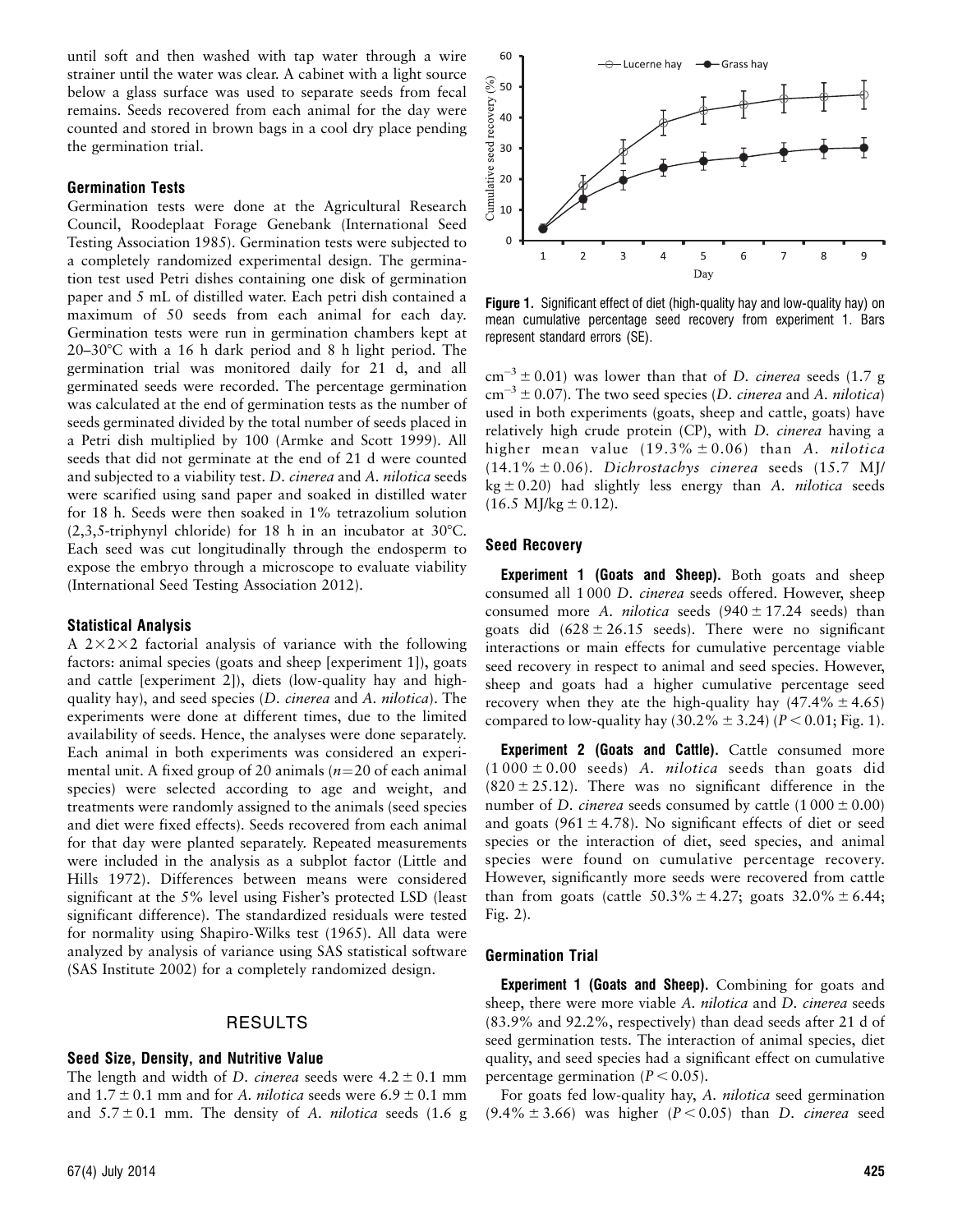

Figure 2. Significant effect of animal species on mean cumulative percentage seed recovery from experiment 2. Bars represent standard errors (SE).

germination (6.8%  $\pm$  1.13). Greater germination percentage of D. cinerea seeds (6.7%  $\pm$  1.53) was observed in goats fed highquality diet than for A. *nilotica* seeds  $(2.5\% \pm 0.97; P < 0.05)$ .

In sheep, germination percentages for animals fed lowquality hay and D. *cinerea* seeds  $(10.6\% \pm 1.84)$  were higher  $(P < 0.05)$  than for sheep fed low-quality hay and A. nilotica seeds  $(5.4\% \pm 1.12;$  Table 1). There were no differences  $(P > 0.05)$  in germination percentages between sheep fed high-quality hay and A. nilotica versus D. cinerea seeds (Table 1).

**Experiment 2 (Goats and Cattle).** Combining data for goats and cattle, there were more viable A. nilotica and D. cinerea seeds (64.7% and 57.7%) than dead seeds after 21 d of seed germination tests in this experiment. Animal species was the only significant effect on mean cumulative germination percentage (goats  $14.1\% \pm 1.48$ ; cattle  $9.3\% \pm 0.94$ )  $(P < 0.01)$ . Unlike results for experiment one (goats, sheep), there were no effects of diet and seed species on cumulative germination percentage ( $P > 0.05$ ). There were no differences in germination percentages ( $P > 0.05$ ) between goats fed highquality hay and A. nilotica seeds versus D. cinerea seeds. In cattle, there were no differences  $(P > 0.05)$  in germination percentages between those animals fed low-quality hay and A. nilotica versus D. cinerea seeds; the same absence of difference  $(P > 0.05)$  occurred with high-quality hay.

# **DISCUSSION**

#### Seed Recovery and Germination Trial

**Effect of Diet Quality.** Seed recovery and survival after passage through the gut depends on hardness and size of the seeds, number of seeds consumed, and animal species and size (Gardener et al. 1993; Bodmer and Ward 2006; Varela and Bucher 2006; Whitacre and Call 2006; Castro et al. 2008). It must also be noted that variable feed intake could contribute to variability in passage rate and therefore, seed recovery. These factors may singly or jointly influence seed recovery and germination. The quality of the associated diet is one of the most important determinants of success of livestock fecal seed dispersal (Simao Neto et al. 1987; Miller and Coe 1993; Miller 1995; Whitacre and Call 2006). Seeds ingested when animals

Table 1. Interaction effect of animal species (goats, sheep), diet (grass hay, alfalfa hay), and seed species (A. nilotica, D. cinerea) of mean  $\pm$  SE percentage seed germination.

| Interaction effect                                    | % Seed germination <sup>1</sup> |
|-------------------------------------------------------|---------------------------------|
| Sheep $\times$ grass hay $\times$ A. nilotica seeds   | $10.58 \pm 1.84$ a              |
| Goats $\times$ grass hay $\times$ A. nilotica seeds   | $9.38 \pm 3.66$ a               |
| Goats $\times$ grass hay $\times$ D. cinerea seeds    | $6.78 \pm 1.13$ abc             |
| Goats $\times$ alfalfa hay $\times$ D. cinerea seeds  | 6.71 $\pm$ 1.53 abc             |
| Sheep $\times$ alfalfa hay $\times$ D. cinerea seeds  | $6.05 \pm 0.91$ abc             |
| Sheep $\times$ grass hay $\times$ A. nilotica seeds   | $5.42 \pm 1.12$ bc              |
| Sheep $\times$ alfalfa hay $\times$ A. nilotica seeds | $4.13 \pm 1.32$ c               |
| Goats $\times$ alfalfa hay $\times$ A. nilotica seeds | $2.50 \pm 0.97$ c               |
|                                                       |                                 |

<sup>1</sup>Percentage seed germination followed by a different letter indicates a significant difference  $(P < 0.05)$ .

are consuming higher quality forage tend to pass faster through the digestive tract with less damage to the seed coat (Jones and Simao Neto 1987; Shayo and Uden 1989; Whitacre and Call 2006). Consequently, such seeds tend to germinate better than seeds that reside in the gut for longer and consequently have more seed damage. This may explain the significant effect of diet observed on cumulative percentage seed recovery in experiment 1.

**Effect of Seed Species.** The morphology of the two seed species (D. cinerea and A. nilotica) may explain the consumption, seed recovery, and germination percentages obtained in this study. The two seed species differed in size and hardness. D. cinerea seeds may have been easier to swallow with less chewing due to their relatively small size compared to A. nilotica seeds. The higher crude protein (despite lower energy levels) in D. cinerea seeds than in A. nilotica seeds may have been a reason why this seed species was consumed to a greater degree. Furthermore, the larger the animal the less likely it is to be a selective feeder (van Soest 1994), which may be the reason why all *D. cinerea* and *A. nilotica* seeds in experiment two (goats vs. cattle) were consumed irrespective of seed size. Small seeds of less than 2.5 mm in width are more likely to escape mastication and rumination than large seeds (Russi et al. 1992; Gardener et al. 1993; Whitacre and Call 2006). In addition, if small food particles are able to pass through the reticulo-rumen orifice to the lower parts of the digestive tract faster than large particles (Minson 1990), then small seeds may also pass faster (Bodmer and Ward 2006; Whitacre and Call 2006). Hardcoated seeds usually have high seed recovery due to their resistance to damage during chewing and rumination (Gardener et al. 1993; Whitacre and Call 2006), although this may depend on the herbivore species (Rohner and Ward 1999). Hard-coated seeds have higher chances of passing through the gut without substantial damage to the seeds (Brown and Archer 1987; Archer and Pyke 1991; Gardener et al. 1993; Miller 1995; Tjelele et al. 2012). Even though density of A. nilotica seeds was lower than that of D. cinerea seeds, its density was reasonably higher than some legumes such as Trifolium semipilosum and Stylosanthes hamate (Simao Neto et al. 1987). Some seeds that have a very hard seed coat and insufficient seed scarification during passage through the gut may have a low germination in the feces (see also Simao Neto and Jones 1986; Simao Neto et al. 1987; Schupp et al. 1997).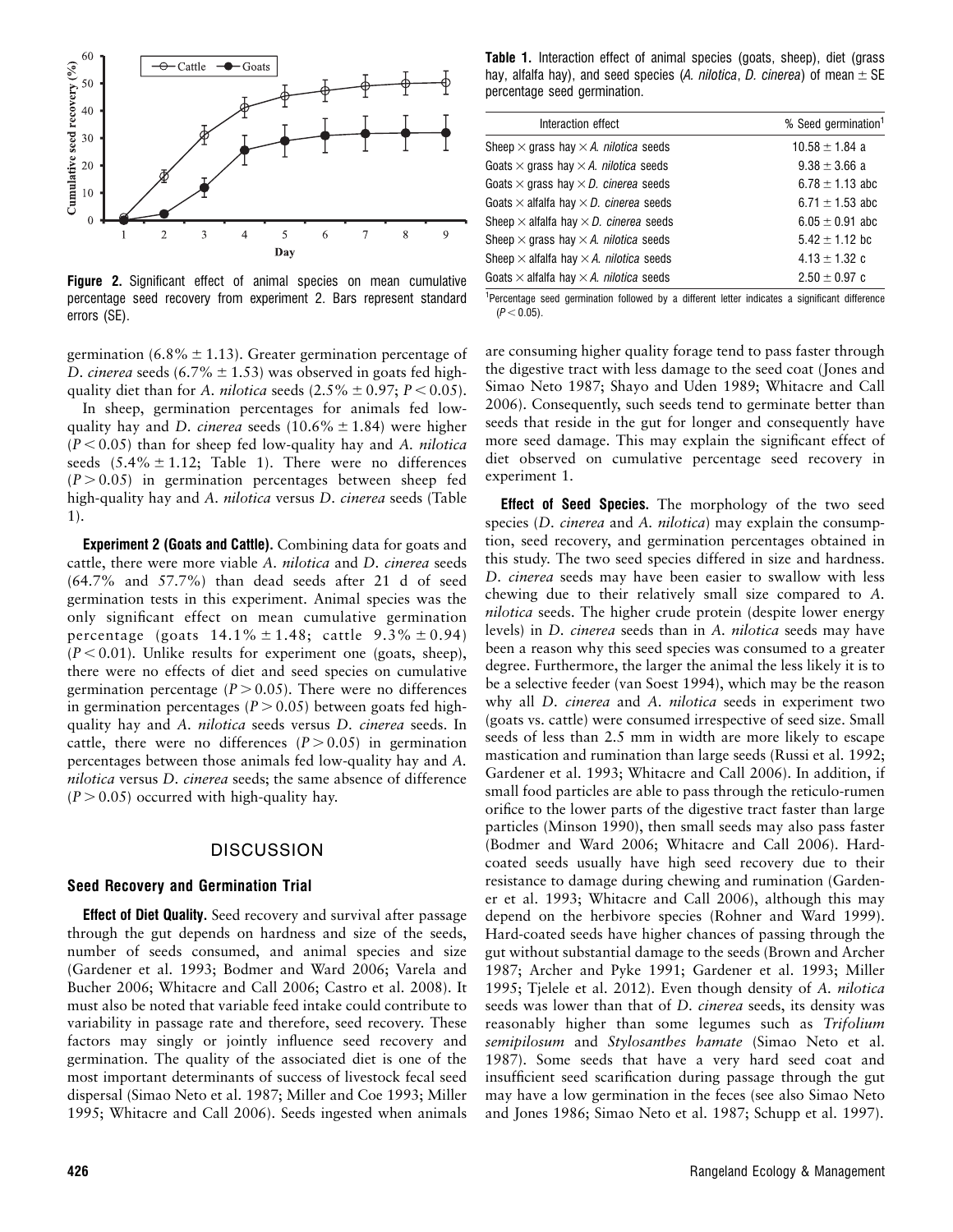**Effect of Animal Species.** The high mean cumulative percentage seed recovery for cattle compared to that of goats in experiment two may be attributed to the large difference in size of the animals. Cattle in this study conferred potentially higher seed recovery of D. cinerea and A. nilotica seeds compared to goats and are therefore more likely to promote woody plant encroachment, provided that the seeds are adequately scarified. Miller (1995) and Bodmer and Ward (2006) found that seed survival through the digestive tract and seed germination increased linearly with body size. Goats and sheep chew food thoroughly (Shayo and Uden 1989; McGregor and Whiting 2013), which may result in seed damage and reduced seed recovery. However, some seeds may escape damage from chewing and rumination (Jones and Simao Neto 1987; Thompson et al. 1990; Miller 1995). Furthermore, Simao Neto and Jones (1987) and Thompson et al. (1990) have shown that large differences in seed recovery and seed germination between cattle and small ruminants (goats and sheep) may be related to initial mastication and rumination. Even though seed type did not significantly affect seed recovery, the relatively high seed recovery may be in part a function of the hard coats of both A. nilotica and D. cinerea seeds compared to other legume species previously recorded (Brown and Archer 1987; Simao Neto et al. 1987; Miller 1995; Shayo and Uden 1998).

The relatively high viability of A. nilotica and D. cinerea seeds from experiment 1 and experiment 2 shows that passage through the digestive system of these livestock did not greatly compromise germination potential. However, under natural conditions, seed dispersal does not guarantee seed germination, which depends on appropriate environmental and seed survival conditions (Ward and Rohner 1997; Rohner and Ward 1999; James et al. 2011; Grellier et al. 2012).

# MANAGEMENT IMPLICATIONS

In experiment 1, the effect of diet quality influenced both seed recovery and germination percentages in goats and sheep. This suggests that animals fed seeds mixed with high-quality diet are most likely to pass through the digestive tract intact and remain viable. Results from experiment 2 also showed that more seeds were recovered from cattle than goats, which is attributed to animal body size and quality of diet consumed, both of which influence retention time in the gut (Miller 1995; Bodmer and Ward 2006). The relatively high seed recovery and germination percentages in this study may be due to the morphology (size, hardness) of the two seed species (Whitacre and Call 2006; Tjelele et al. 2012).

Acacia nilotica and D. cinerea seeds remained in the gut of goats, sheep, and cattle for about 9 d in this study. Thus, seeds can be transported and potentially germinate in areas far removed from were consumed. The interaction animal species and size, diet quality, and seed characteristics (size, hardness) all play a major role in dissemination of viable and scarified seeds either alone or in combination. Animals consuming D. cinerea and A. nilotica seeds during the dry season should be restricted to fenced paddocks to reduce the possibility of woody plant encroachment.

## ACKNOWLEDGMENTS

We thank Thamsanqa Mpanza, Lekukela Mohale, Malose Matlou, Marvin Mavhunga, and Slindokuhle Khumalo for their assistance during the experiment. The financial support of the Gauteng Department of Agriculture and Rural Development (GDARD), National Research Foundation (NRF), and International Foundation for Science (IFS) is appreciated. We thank Frikkie Calitz and Eric Mathebula for assistance with statistical analysis. We are grateful to the Department of Agriculture, Forestry and Fisheries (DAFF) staff (particularly Obed Phahladira) for their help with viability tests.

## LITERATURE CITED

- ARCHER, S., AND D. A. PYKE. 1991. Plant-animal interaction affecting plant establishment and persistence on revegetated rangelands. Journal of Range Management 44:558–565.
- ARMKE, F. W., AND C. B. SCOTT. 1999. Using cattle to disperse seeds for winter forage plants. Texas Journal of Agriculture and Natural Resources 12:28–38.
- [AOAC] Association of Official Analytical Chemists. 2000. Official methods of analyses. 17th ed. Arlington, VA, USA: Association of Official Analytical Chemists.
- BODMER, R. E., AND D. WARD. 2006. Frugivory in large mammalian herbivores. In: K. Danell, P. Duncan, R. Bergstrom and J. Pastor [EDS.]. Large herbivore ecology, ecosystem dynamics and conservation. Cambridge, UK: Cambridge University Press. p. 232–260.
- BROWN, J. R., AND S. ARCHER. 1987. Woody plant seed dispersal and gap formation in a North American subtropical savanna woodland: the role of domestic herbivores. Plant Ecology 73:73–80.
- CASTRO, S. A., F. BOZINOVIS, AND F. M. JAKSIC. 2008. Ecological efficiency and legitimacy in seed dispersal of an endemic shrub (Lithrea caustic) by the European rabbit (Oryctolagus cuniculus) in central Chile. Journal of Arid Environments 72:1164– 1173.
- EL AICH, A., AND A. WATERHOUSE. 1999. Small ruminants in environmental conservation. Small Ruminant Research 34:271–287.
- ENGELS, E. A. N., AND F. J. VAN DER MERWE. 1967. Application of an in vitro technique to South African forages with special reference to the effect of certain factors on the results. South African Journal of Agricultural Science 10:983–992.
- GARDENER, C. J., J. G. MCLVOR, AND A. JANSEN. 1993. Passage of legume and grass seeds through the digestive tract of cattle and their survival in feces. Journal of Applied Ecology 30:63–74.
- GRELLIER, S., S. BAROT, J. JANEAU, AND D. WARD. 2012. Grass competition is more important than seed ingestion by livestock for Acacia recruitment in South Africa. Plant Ecology 213:899–908.
- HOFFMAN, M. T., R. M. COWLING, C. DOUIE, AND S. M. PIERCE. 1989. Seed predation and germination of Acacia erioloba in the Kuiseb River Valley, Namib Desert. South African Journal of Botany 55:103–106.
- HUSTON, J. E., B. S. RECTOR, W. C. ELLIS, AND M. L. ALLEN. 1986. Dynamics of digestion in cattle, sheep, goats and deer. Journal of Animal Science 62:208–215.
- INTERNATIONAL SEED TESTING ASSOCIATION. 1985. International rules for seed testing. Seed Science and Technology 13:299–355.
- INTERNATIONAL SEED TESTING ASSOCIATION. 2012. International rules for seed testing. Bassersdorf, Switzerland: International Seed Testing Association.
- JAMES, J. J., T. J. SVEJCAR, AND M. J. RINELLA. 2011. Demographic processes limiting seedling recruitment in arid grassland restoration. Journal of Applied Ecology 48:961–969.
- JANZEN, D.H. 1984. Dispersal of small seeds by big herbivores: foliage is the fruit. American Naturalist 123:338–353.
- JONES, R. M., AND M. SIMAO NETO. 1987. Recovery of pasture seed ingested by ruminants. 3. The effect of the amount of seed in the diet and of diet quality on seed recovery from sheep. Australian Journal of Experimental Agriculture 27:253–256.
- LITTLE, T. M., AND F. J. HILLS. 1972. Sub-plots as repeated observations. In: LITTLE, T. M., AND F. J. HILLS [EDS]. Statistical methods in agricultural research. Davis, CA, USA: University of California. p. 93–101.